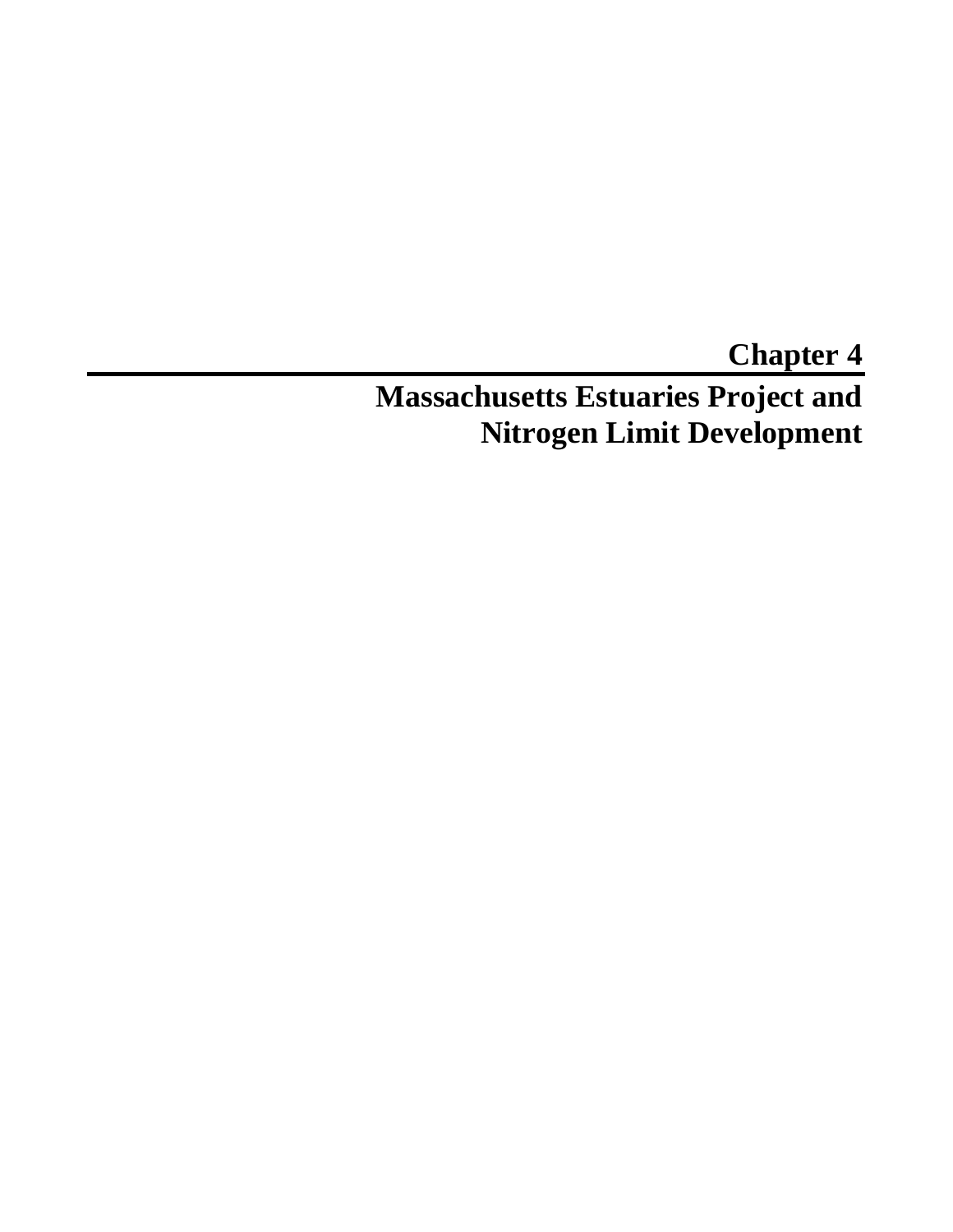### **CHAPTER 4**

# **MASSACHUSETTS ESTUARIES PROJECT AND NITROGEN LIMIT DEVELOPMENT**

#### **4.1 INTRODUCTION**

The Massachusetts Estuaries Project (MEP) was established to provide water quality, nutrient loading, and nitrogen-limit development information for 89 estuaries in Southeastern Massachusetts. The project has created a "linked watershed/estuary model" that is used to predict the water quality changes in an estuary using nitrogen loading inputs from the estuary's watershed. The model is then used to establish nitrogen loading thresholds that can be used as management goals in the respective watersheds. As part of the MEP, the health of the estuarine habitat is evaluated and compared with the estuary's nitrogen concentrations. This information is used to establish the nitrogen concentration threshold to maintain or improve the habitat. Threshold nitrogen levels are defined by MEP as "the average water column concentration of nitrogen that will support the habitat quality being sought." These thresholds become the basis for generating Total Maximum Daily Loads (TMDLs) that are used for watershed permitting.

As generally defined in the Clean Water Act, TMDLs establish the threshold value for a particular pollutant in a water body, and this threshold is to be consistent with State water quality standards. In the case of the Stage Harbor/Oyster Pond system, Sulphur Springs/Bucks Creek, Taylors Pond/Mill Creek, Muddy Creek, Bassing Harbor system, Pleasant Bay and the Cockle Cove Creek Salt Marsh, the pollutant of interest is nitrogen. Due to the non-point source nature of nitrogen loadings, it is appropriate to base the TMDL on annual average loadings instead of on daily loadings.

The MEP is a collaborative effort by the Massachusetts Executive Office of Energy and Environmental Affairs (EOEEA) (through the MassDEP) and the University of Massachusetts-

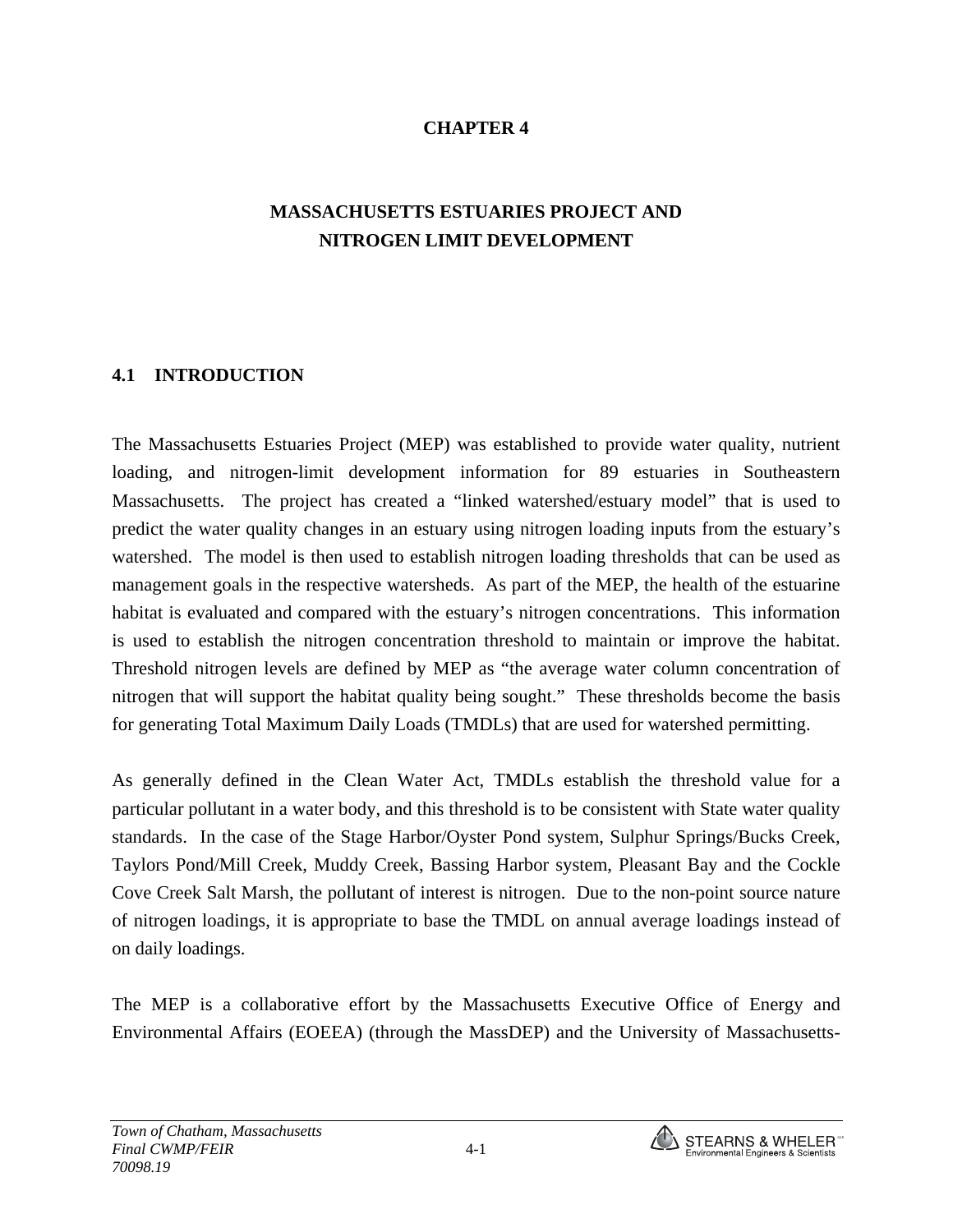Dartmouth School of Marine Science and Technology (SMAST), with contributions from the United States Geological Survey (USGS), Cape Cod Commission (CCC), and Applied Coastal Research and Engineering, Inc (ACRE).

The following reports relating to the Stage Harbor/Oyster Pond system, Sulphur Springs/Bucks Creek, Taylors Pond/Mill Creek, Bassing Harbor system, Muddy Creek, Pleasant Bay System and the Cockle Cove Creek Salt Marsh watersheds were produced:

- **"**Linked Watershed-Embayment Model to Determine Critical Nitrogen Loading Thresholds for Stage Harbor, Sulphur Springs, Taylors Pond, Bassing Harbor and Muddy Creek, Chatham , Massachusetts" Final Report – December 2003.
- "Stage Harbor, Sulphur Springs, Taylors Pond, Bassing Harbor and Muddy Creek Total Maximum Daily Loads for Total Nitrogen", November 2004.
- "Linked Watershed-Embayment Model to Determine Critical Nitrogen Loading Thresholds for the Pleasant Bay System, Orleans, Chatham, Brewster and Harwich, Massachusetts," Final Report – May 2006.
- "Draft Pleasant Bay System Total Maximum Daily Loads for Total Nitrogen", July 2006.
- "MEP Technical Memorandum Final; Cockle Cove Salt Marsh Nitrogen Threshold", November 2006.
- "Linked Watershed-Embayment Model to Re-evaluate Critical Nitrogen Loading Thresholds for Stage Harbor/Oyster Pond, Sulphur Springs/Bucks Creek, Taylors Pond/Mill Creek, Chatham, MA" Final Report – February 2007.
- "FINAL Pleasant Bay System Total Maximum Daily Loads for Total Nitrogen (Report # 96-TMDL-12, Control #244.0)", May 2007.
- "DRAFT Stage Harbor/Oyster Pond, Sulphur Springs/Bucks Creek, Taylors Pond/Mill Creek Total Maximum Daily Load Re-Evaluations for Total Nitrogen", January 3, 2008.
- "Stage Harbor/Oyster Pond, Sulphur Springs/Bucks Creek, Taylors Pond/Mill Creek Total Maximum Daily Load Re-Evaluations for Total Nitrogen (Control # CN 206.1)", December 31, 2008.

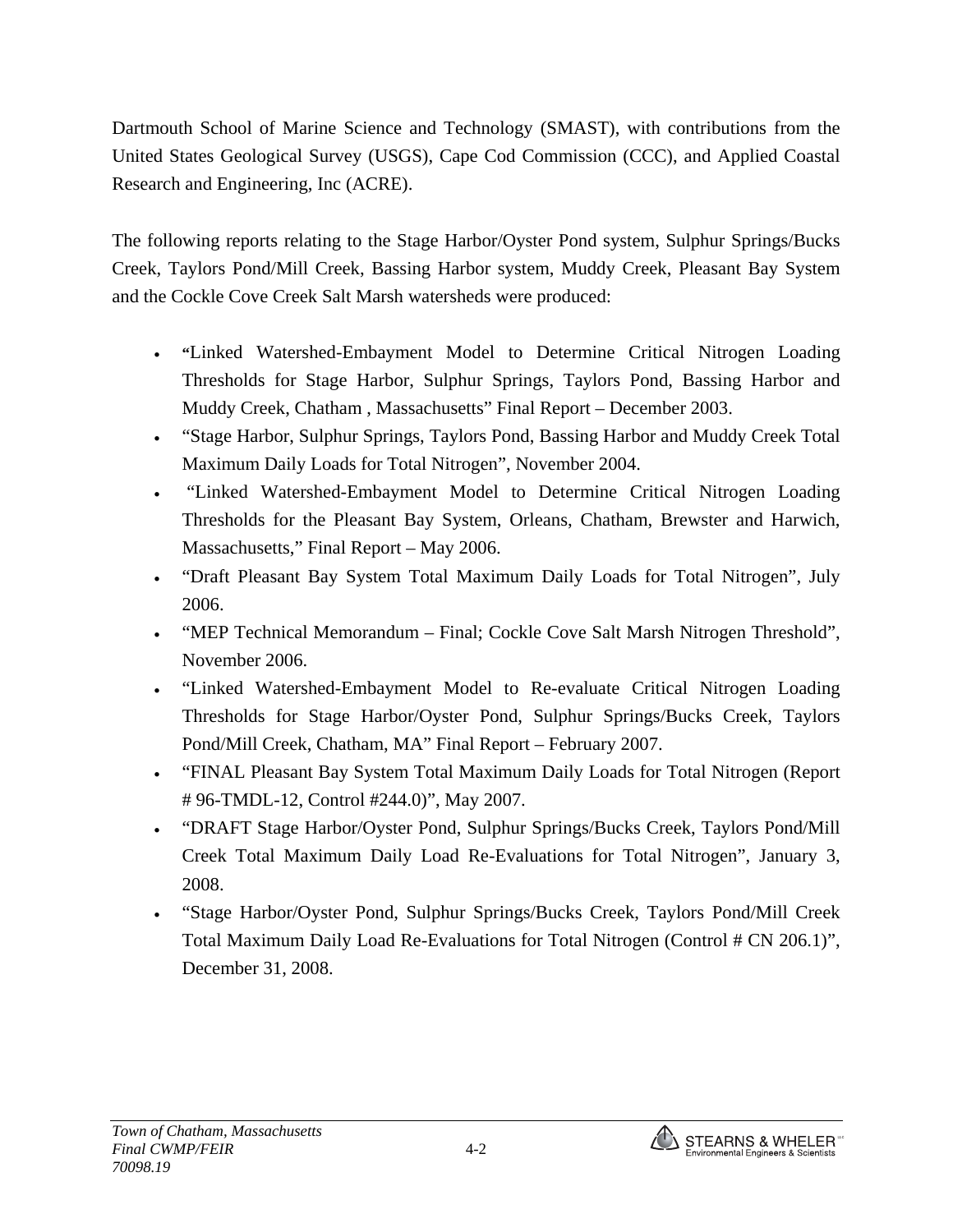The reports all found that nitrogen from septic systems is the largest source of nitrogen, comprising 71 to 84 percent of the nitrogen input that may be controlled through management systems. As a result, these reports focus on the management of this source.

The purpose of this Chapter is to summarize the major findings of the MEP reports for Chatham's estuaries and salt marshes, and summarize the nitrogen TMDLs for the watershed to these areas.

# **4.2 SUMMARY OF MEP FINDINGS FOR STAGE HARBOR AND SOUTH COASTAL EMBAYMENTS**

The first MEP technical report, released in December 2003, included the Stage Harbor system, Sulphur Springs/Bucks Creek, and Taylors Pond/Mill Creek, as well as the Chatham Pleasant Bay sub-embayments of Muddy Creek and the Bassing Harbor system. It should be noted that the 2003 Chatham MEP study did not include Chatham Harbor or the Chatham watersheds draining directly to Pleasant Bay. However, at the request of the Town, the findings from the 2003 MEP report were re-evaluated based on updated water use data to be consistent with the Pleasant Bay MEP study. The updated findings were reported in a revised Final Report on the Stage Harbor system, Sulphur Springs/Bucks Creek, and Taylors Pond/Mill Creek released in February 2007. The following is a summary of the 2007 findings.

A. **Stage Harbor and South Coast Embayments MEP Technical Report Results.**  Nitrogen loading estimates were developed for each subwatershed within each system (Stage Harbor, Oyster Pond, Oyster Pond River, Mill Pond, Little Mill Pond, Mitchell River, Sulphur Springs, Bucks Creek, Taylors Pond, and Mill Creek). Nitrogen inputs from wastewater, stormwater runoff, fertilizer, and natural sources were estimated. These estimated values are shown as "Present Load" in Table 4-1. The "Build-out Load" is the nitrogen load based on the same inputs, but at the potential future conditions. In order to compare these nitrogen loads to naturally occurring nitrogen levels, estimates were made of what the nitrogen loads would be if there were no human sources. This analysis assumed only atmospheric deposition, with natural forests occupying the watershed area. The "No Anthropogenic Load" column in Table 4-1 summarizes these loads for each subwatershed.

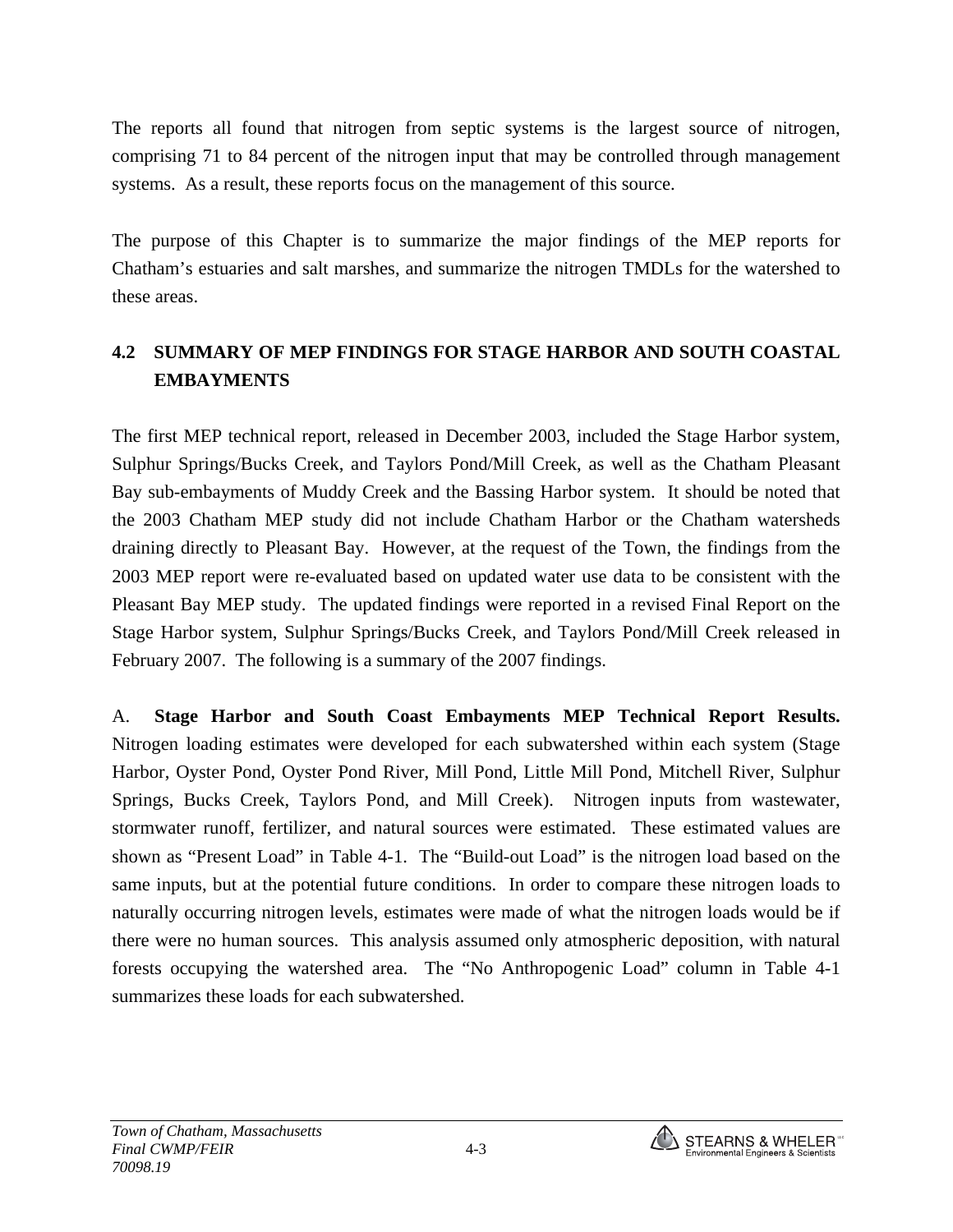The analyses described above aid in estimating the impact of future growth and human activity on the nitrogen load entering each subwatershed. Based on these analyses, the MEP determined that much of the watershed is already moderately to significantly impaired and needs remediation. In addition, the MEP developed a "target nitrogen concentration," which is the concentration at a point in the system ("sentinel station") that would aid in restoration of the system. The target concentration for the sentinel station in each estuary was determined to be 0.38 milligrams of Total Nitrogen per liter. Table 4-2 presents one nitrogen reduction scenario presented by MEP that focuses on removal of the wastewater nitrogen from septic systems that could achieve the target nitrogen concentration. As stated by MEP, this scenario is one of many possible ways to achieve the target concentration.

The percent change as shown in Table 4-2 represents the percent of the nitrogen contributed to the watershed by wastewater that needs to be removed in order to achieve the stated threshold. For example "-100 percent" indicates that 100 percent (or all) of the nitrogen currently being contributed by septic systems and wastewater treatment effluent needs to be removed from the watershed to achieve the stated threshold. This information is also illustrated on Figure 2-4.

B. **Stage Harbor and South Coast Embayment TMDL Development.** The first round of TMDLs were developed for the Stage Harbor system, Sulphur Springs/Bucks Creek, and Taylors Pond/Mill Creek in 2004 and approved by USEPA in June 2006, as part of the federal Clean Water Act (CWA). This first TMDL also included the Chatham Pleasant Bay sub-embayments of Muddy Creek and the Bassing Harbor system. The re-evaluated TMDLs for the Stage Harbor/Oyster Pond system, Sulphur Springs/Bucks Creek, and Taylors Pond/Mill Creek were issued in 2008. Compliance with section 303(d) of the CWA results in the identification of water bodies that do not meet the water quality standards for the designated uses, therefore requiring a TMDL. All these watersheds were identified as requiring nutrient TMDLs.

The MEP work assessed the water quality and determined the loading capacity of the water body (described above). The loading capacities were developed by setting water quality conditions that would:

- Restore the natural distribution of eelgrass because it provides valuable habitat for shellfish and finfish.
- Prevent algal blooms.

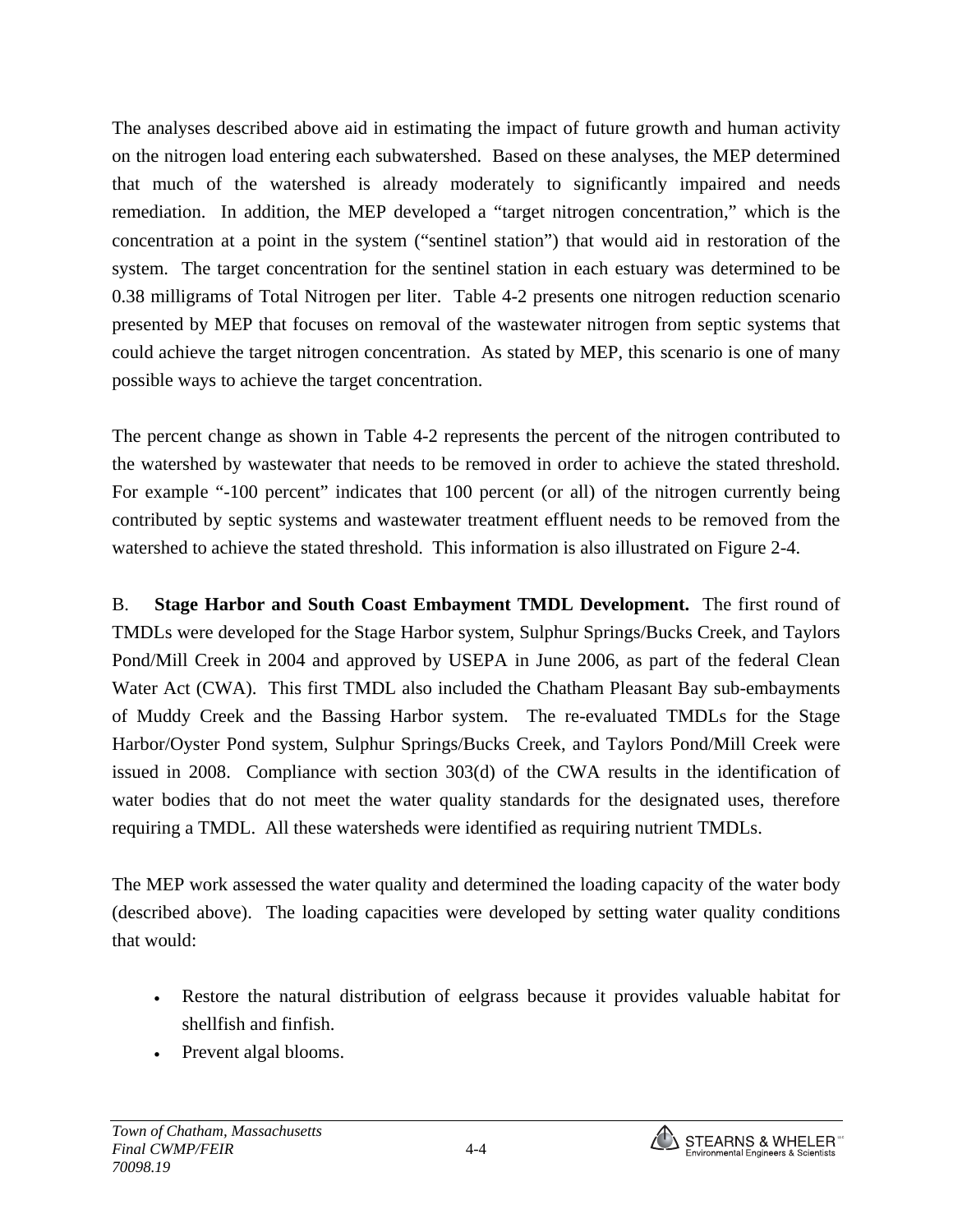- Protect benthic communities from impairment or loss.
- Maintain dissolved oxygen concentrations that are protective of the estuarine communities.

Although the conditions listed above are the objectives of the TMDLs, these conditions may not be observed in all subembayments by achieving the TMDL. For example, benthic infauna will be the only restored condition in certain subembayments where eelgrass has not been observed in historic records.

The TMDLs, as stated above, for Stage Harbor/Oyster Pond, Sulphur Springs/Bucks Creek, and Taylors Pond/Mill Creek have been re-evaluated and a DRAFT Re-Evaluated TMDL was issued for these south coastal embayments in January 2008, followed by a December 31, 2008 submittal to USEPA for approval. Although the original TMDLs issued for Chatham in 2004 included all of the estuaries (except Pleasant Bay proper), a separate Final TMDL for Pleasant Bay that included Bassing Harbor and Muddy Creek was issued in May 2007. These TMDLs are discussed under the Pleasant Bay System section of this chapter.

Similar to Table 4-2, Table 4-3 shows the percent of nitrogen that needs to be removed from each south-side watershed; however, unlike Table 4-2, the watershed load shown here includes all controllable nitrogen sources, not just nitrogen from wastewater.

Consideration of the natural background nitrogen levels and the nitrogen loading allocated to point and nonpoint loads led to the development of TMDLs. The background levels were developed as discussed in section 4.2.A. Table 4-4 lists the TMDLs for Chatham's south coastal embayment subwatersheds.

The TMDL is the sum of the target threshold watershed load, atmospheric deposition load, and benthic flux load.

## **4.3 SUMMARY OF FINDINGS FOR PLEASANT BAY SYSTEM**

The 2003 MEP Report on Chatham's embayments did not include Chatham Harbor nor did it include Chatham's impact on Pleasant Bay proper. There was also concern about MEP evaluations of Chatham's Pleasant Bay sub-embayments (Muddy Creek and the Bassing Harbor

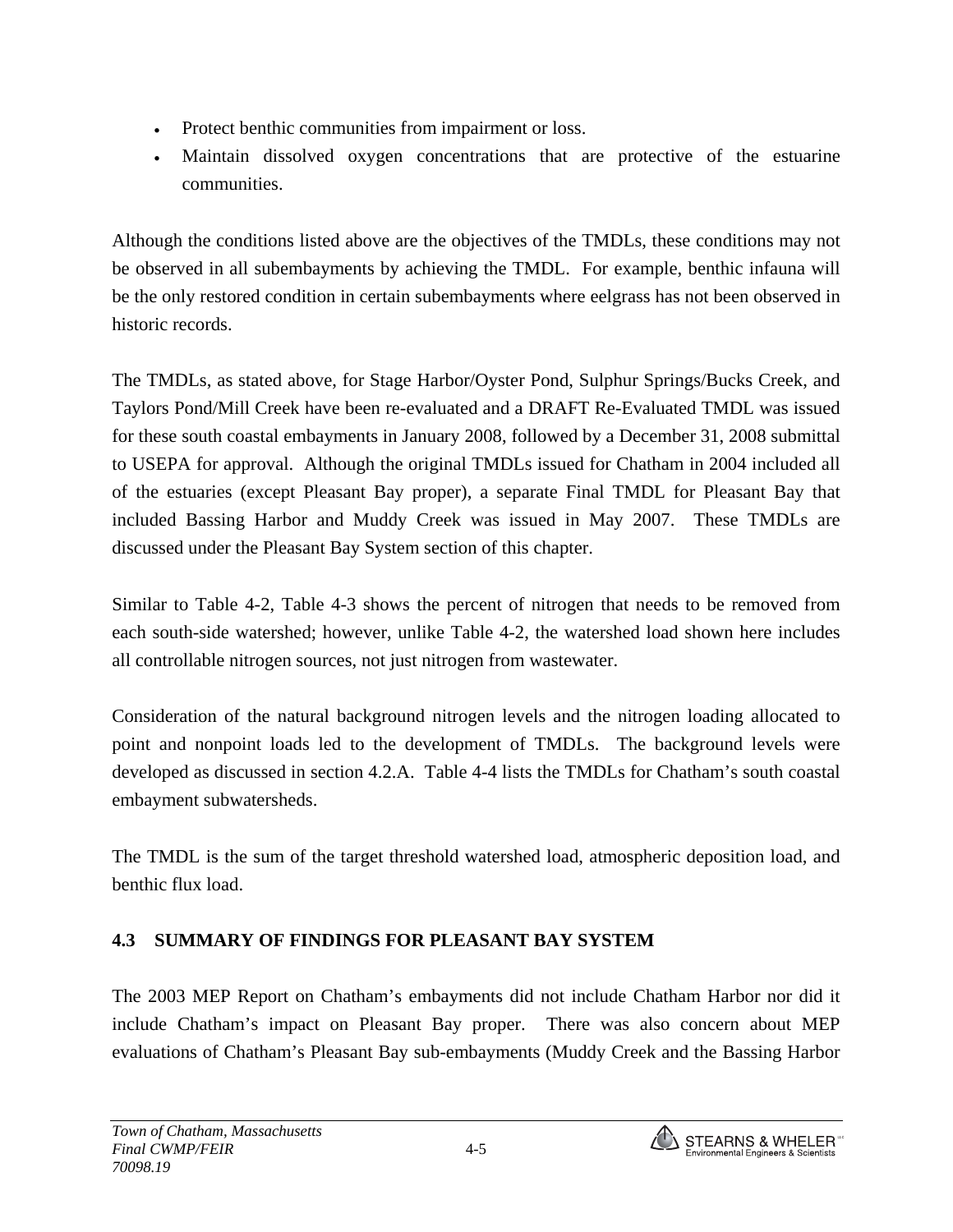system) in the absence of the evaluation of the larger Pleasant Bay system as a whole. The Pleasant Bay Alliance (Chatham, Harwich & Orleans) were able to have the Pleasant Bay system, including Chatham Harbor, included in the MEP. The final MEP technical report for the Pleasant Bay System was released in May 2006, and the Final TMDL report was released in May 2007. The results of the evaluation related to the Town of Chatham are summarized in the following sections.

A. **Pleasant Bay System MEP Technical Report Results.** Nitrogen loading estimates were developed for each subwatershed within the Pleasant Bay System. Nitrogen inputs from wastewater, stormwater runoff, fertilizer, and natural sources were estimated. These estimated values are shown as "Present Load" in Table 4-5. The "Build-out Load" is the nitrogen load based on the same inputs, but at the potential future conditions. In order to compare these nitrogen loads to naturally occurring nitrogen levels, estimates were made of what the nitrogen loads would be if there were no human sources. This analysis assumed only atmospheric deposition, with natural forests occupying the watershed area. The "No Anthropogenic Load" column summarizes these loads for each subwatershed.

The analyses described above aid in estimating the impact of future growth and human activity on the nitrogen load entering each subwatershed. Based on these analyses, the MEP determined that much of the watershed was already moderately to significantly impaired, similar to the Stage Harbor and south coastal embayments. The target concentration for the sentinel station was determined to be 0.16 milligrams of bioactive Nitrogen per liter (a change from the 0.38 mg/L of total nitrogen used in other MEP evaluations).

In general, MEP found that the total nitrogen levels within Pleasant Bay were highly variable. As a result, MEP chose to use the bioactive portion of nitrogen (which data showed was less variable) as the parameter to identify the nitrogen levels that are supportive of healthy eelgrass habitat. A detailed explanation is provided in the MEP "Linked Watershed – Embayment Model to Determine Critical Nitrogen Loading Thresholds for the Pleasant Bay System, Orleans, Chatham, Brewster and Harwich, Massachusetts" Executive Summary.

Table 4-6 presents one nitrogen reduction scenario presented by MEP that focuses on removal of the wastewater nitrogen from septic systems that could achieve the target nitrogen concentration. Again, stated by MEP, this scenario is only one of many possible ways to achieve the target

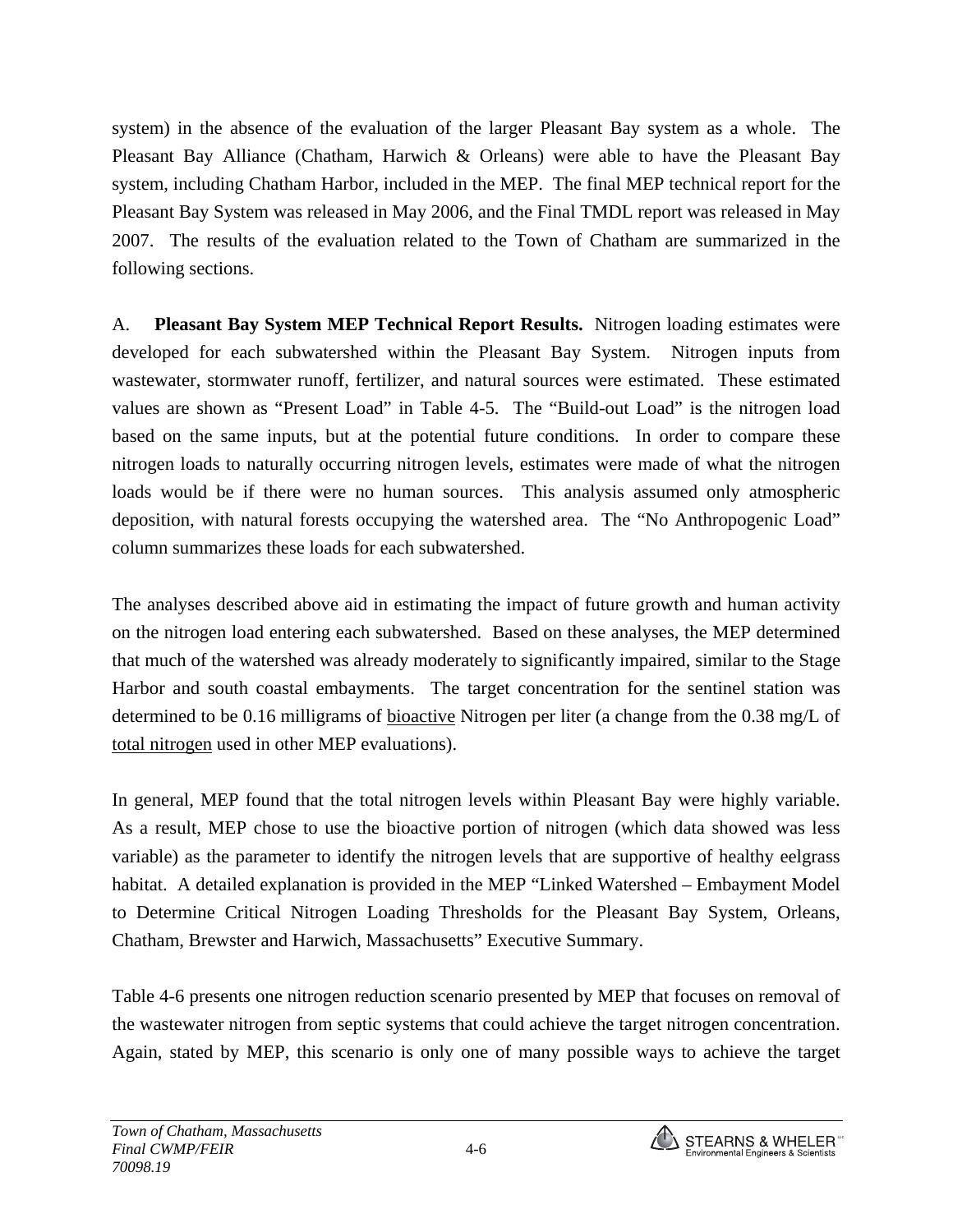concentration. The percent change in this table represents the percent of the nitrogen contributed to the watershed by wastewater that needs to be removed in order to achieve the stated threshold. For example "-100 percent" indicates that 100 percent (or all) of the nitrogen currently being contributed by septic systems and wastewater treatment facilities needs to be removed from the watershed to achieve the stated threshold.

B. **Pleasant Bay System TMDL Development.** Final TMDLs were developed for the Pleasant Bay System as part of the federal Clean Water Act (CWA), similar to the methods described for Stage Harbor and south coastal embayments.

Similar to Table 4-6, Table 4-7 shows the percent of nitrogen that needs to be removed from each watershed; however, unlike table 4-6, the watershed load shown here includes all nitrogen sources, not just nitrogen from wastewater.

Consideration of the natural background nitrogen levels and the nitrogen loading allocated to point and nonpoint loads led to the development of TMDLs. The background levels were developed as discussed in section 4.3.A. Table 4-8 lists the TMDLs for the Pleasant Bay System subwatersheds as related to Chatham (although they may include loadings from Towns with shared watersheds, for example in Muddy Creek shared with Harwich, and Pleasant Bay proper shared with Harwich, Brewster, and Orleans.).

The TMDL is the sum of the target threshold watershed load, atmospheric deposition load, and benthic flux load. For some subwatersheds, the TMDL is less than the target threshold watershed load. This is due to the negative load contributed by the benthic flux.

## **4.4 SUMMARY OF FINDINGS FOR COCKLE COVE CREEK SALT MARSH**

In November 2006, MEP issued a technical memorandum on the Cockle Cove Creek salt marsh related to its nitrogen threshold (Appendix J). In previous studies and reports issued by MEP in 2003 and 2004 as part of the "Linked Watershed-Embayment Model to Determine Critical Nitrogen Loading Thresholds for Stage Harbor, Sulphur Springs, Taylors Pond, Bassing Harbor and Muddy Creek" a limit on the assimilative capacity of the marsh related to nitrogen had not been established. The previous MEP studies identified the need for further study to identify such a threshold. The study focused on three areas:

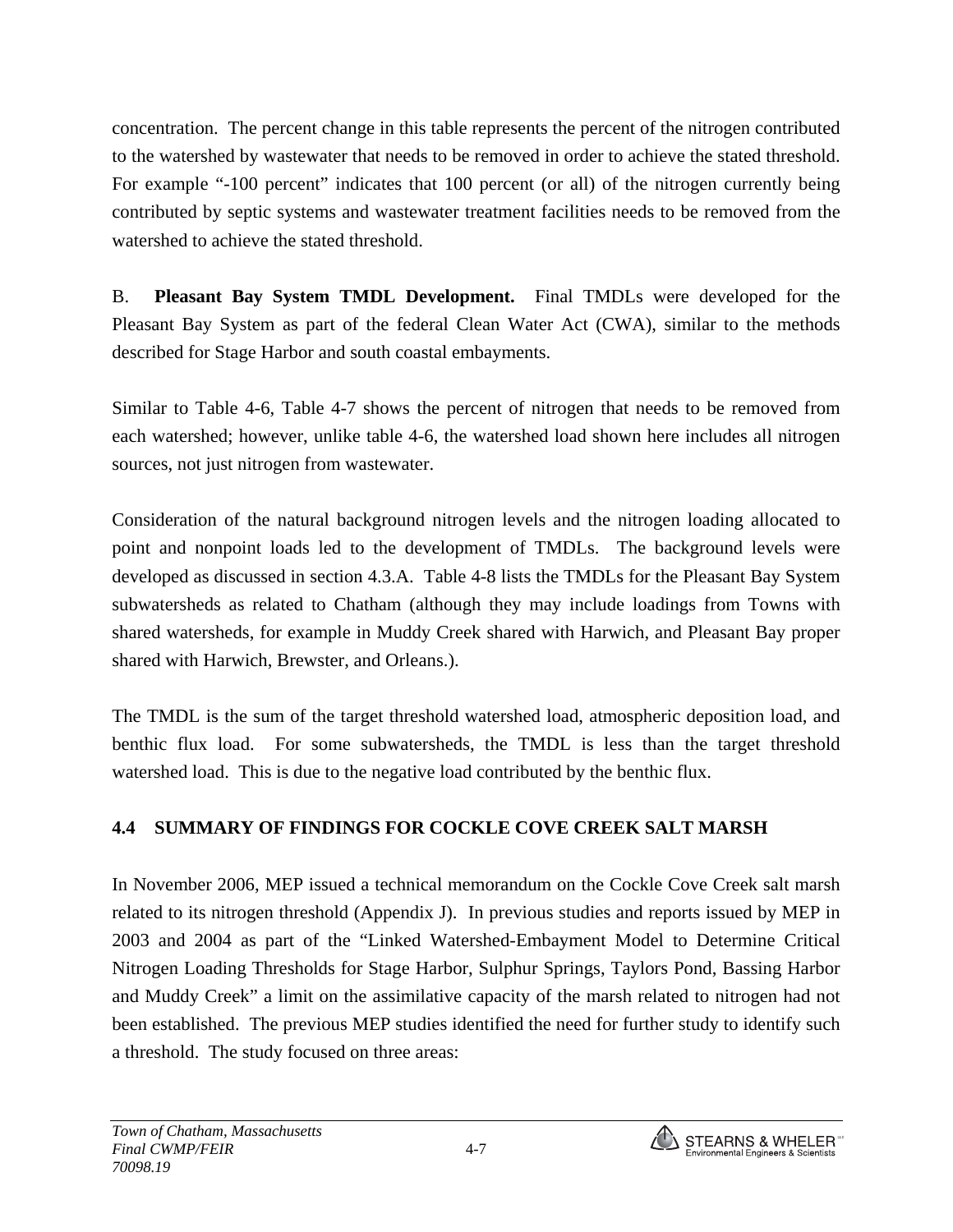- Quantify the present habitat health in Cockle Cove Creek salt marsh.
- Determine the degree of nitrogen attenuation within the system.
- Provide marsh ecological data needed to provide a correlation between Cockle Cove Creek salt marsh and other salt marshes related to nitrogen loading.

In general, the primary finding critical to the CWMP process is that the proposed increase in nitrogen associated with sewering and improvements to the existing WWTF will not adversely impact the marsh from a nitrogen perspective. Several of the key findings of this report are summarized below:

- "The high levels of nitrogen and phosphorus, yet the absence of macro-algae, suggests that physical factors may be playing a key role in habitat quality in this tidal creek system."
- "…high nitrogen levels alone do not result in macro-algae accumulation."
- "…as long as the concentration of bioactive nitrogen (nitrate+ammonium+particulate organic nitrogen) in the tidal creek remains unchanged, the habitats should remain high quality."

The report identifies a limit of 3.0 mg/L of bioactive nitrogen (mean concentration of 2.5 mg/L total nitrogen of fresh inflow and mid-marsh concentration) would be protective to the system. Therefore, as long as the average annual discharge concentration within this watershed remained at 3.0 mg bioactive nitrogen/L or less, there would be no nitrogen impact on the Cockle Cove Creek Salt Marsh. The importance of "physical factors" (i.e. flushing) in determining the water quality of Cockle Cove Creek and Bucks Creek was reinforced in a 2007 coastal study (Appendix K) the examined near-shore conditions and inlet configuration.

As a follow up to the salt marsh study findings, MEP modeled the impacts of increased treated water recharge in the watershed up-gradient of Cockle Cove Creek and Bucks Creek (included in Appendix L). Findings of this effort indicated that the threshold nitrogen level at the sentinel station in Bucks Creek is achieved and TN levels in Cockle Cove Creek are acceptable.